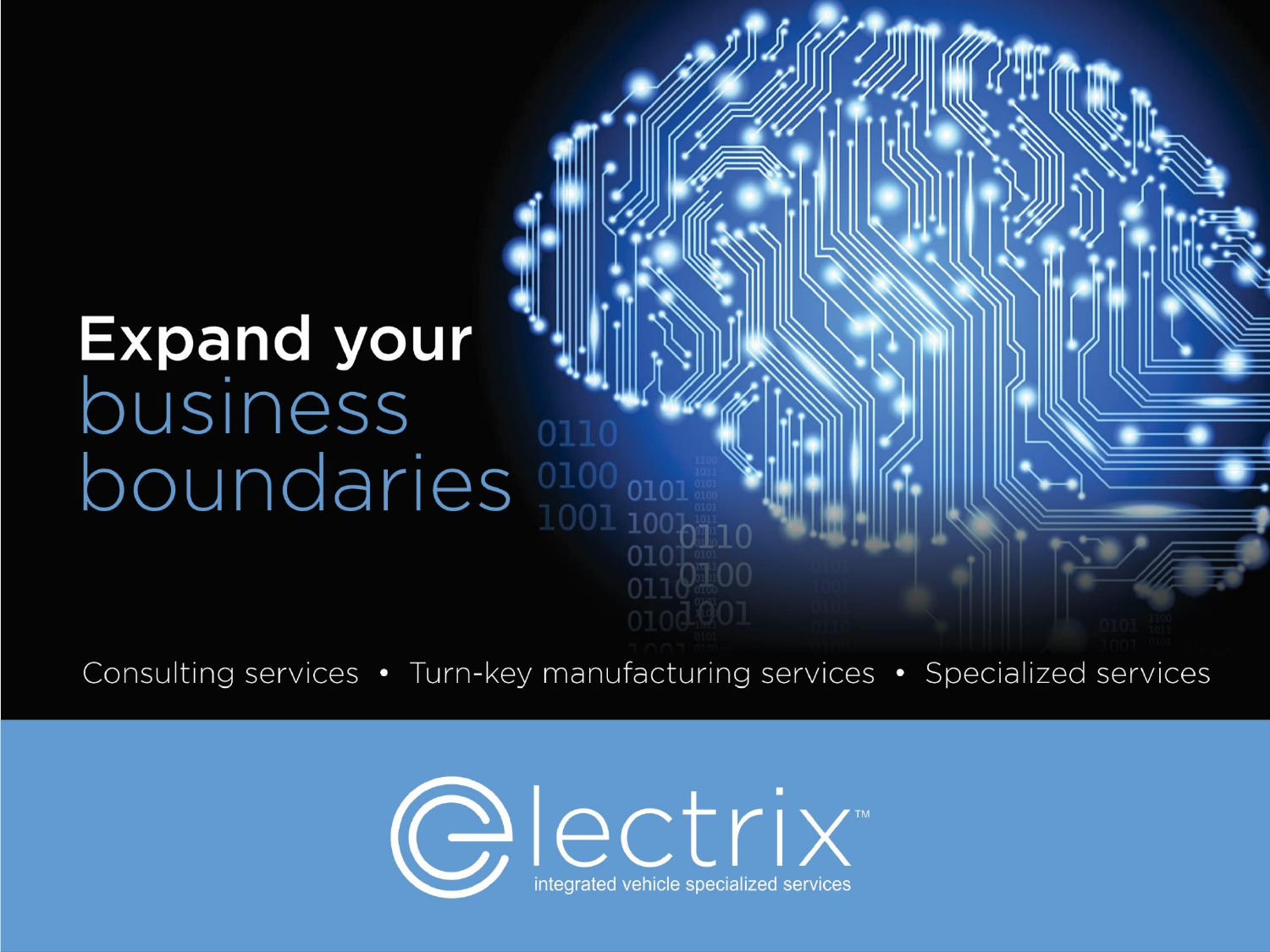



Electrix is a specialist in vehicle integration and automotive electronic services dedicated to delivering exceptional value to its clients with innovative solutions. Electrix's success can be attributed to its committed experienced workforce and its comprehensive services – a feature unique to Electrix amongst automotive electronic design consultancies in Quebec.



**Expand your** business boundaries

www.electrix.ca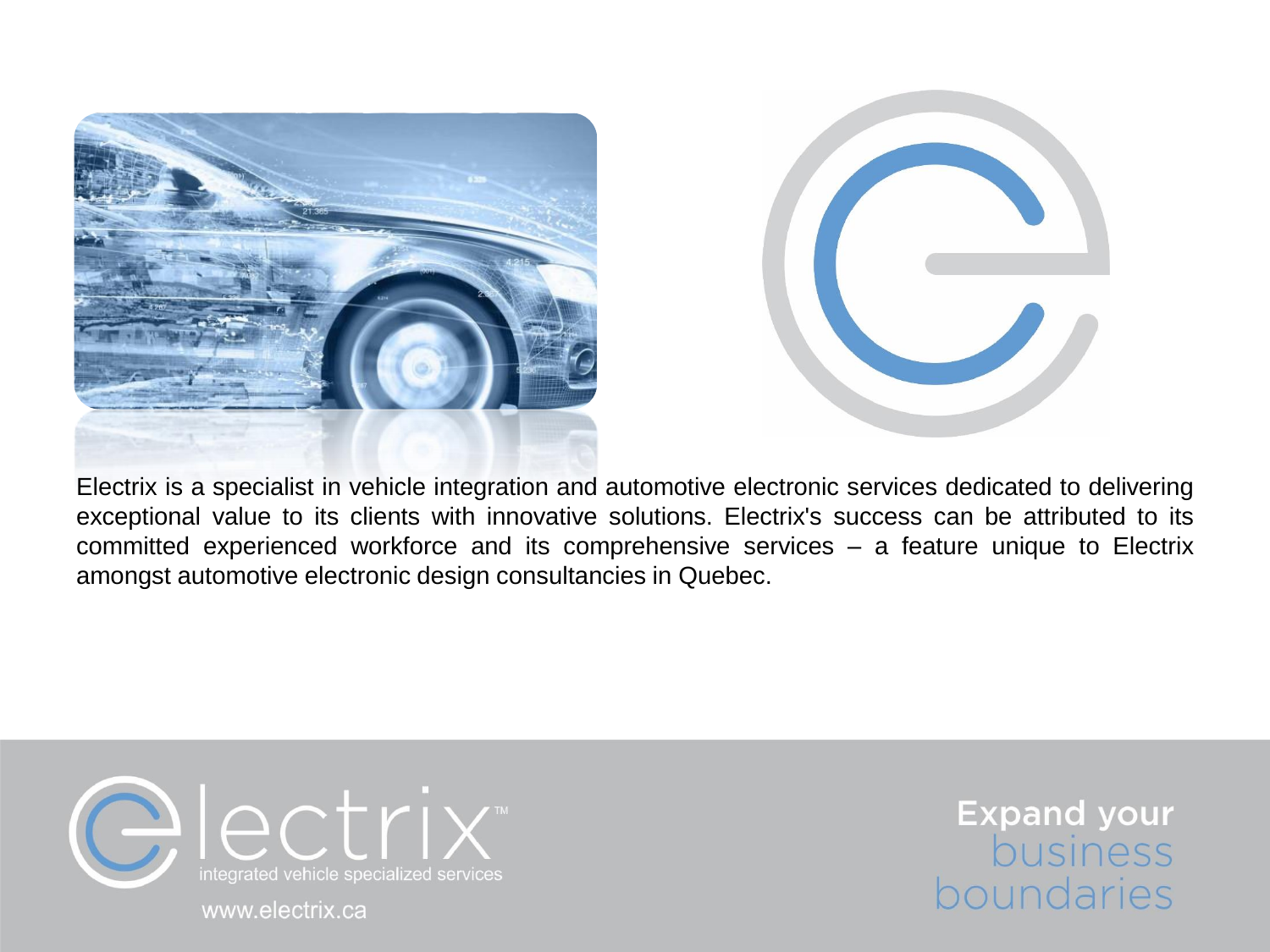Electrix provides a totally flexible approach to customer design/resource requirements, empowering them to benefit from our broad knowledge.

Electrix focusses its efforts in the following industries:

- Automotive, trucks, heavy equipment & recreational vehicles
- Automotive manufacturers
- Start-ups
- Vehicle fleet owners

Electrix dedicates its efforts and offers the following specialized core services:

- **Consulting services**
- **Turn-key manufacturing services**
- **Specialized services**



















www.electrix.ca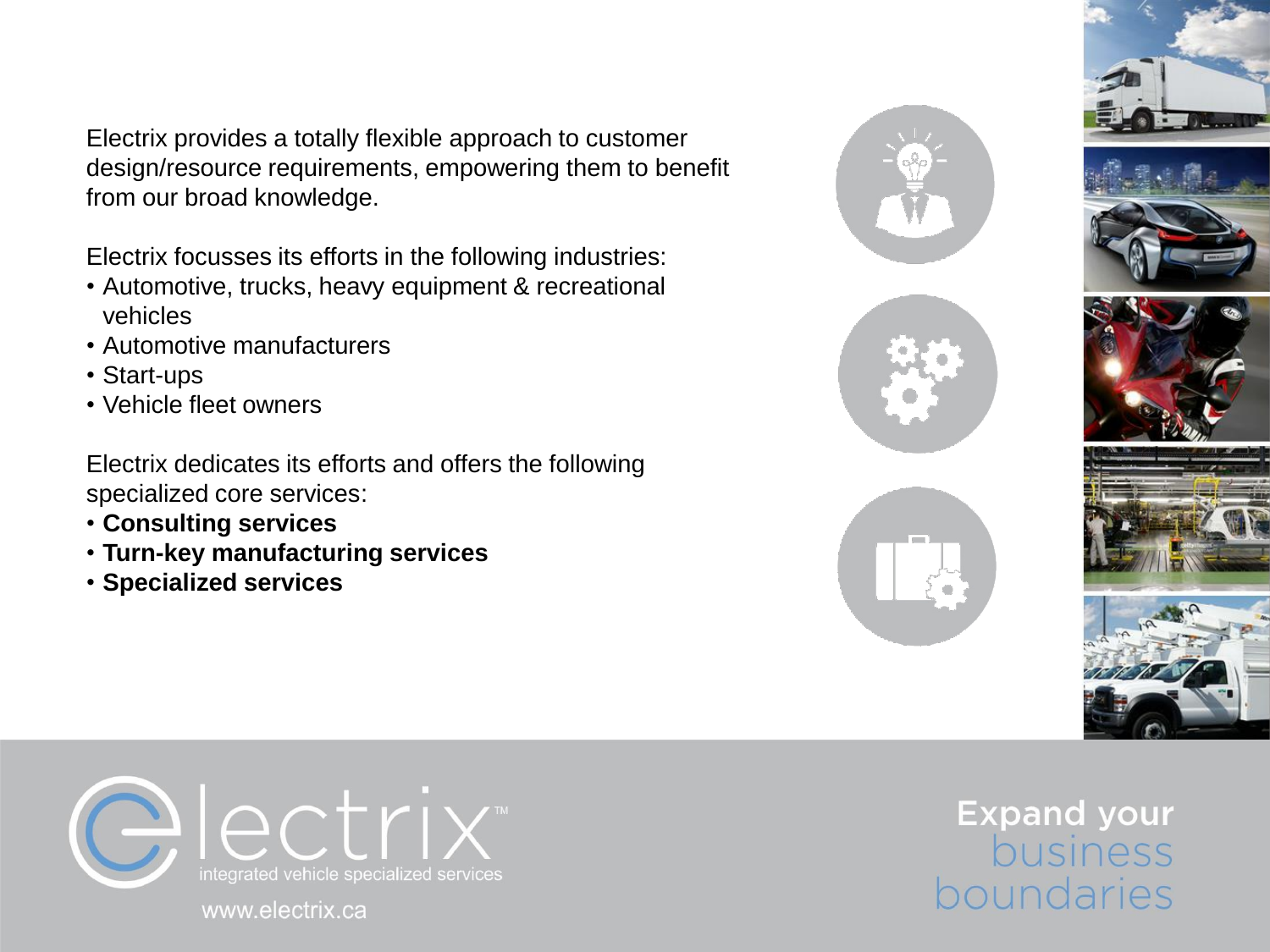## **Consulting services:**

Electrix is a dynamic, hard-working automotive consulting firm based in Quebec and has been providing to its clients with a range of outstanding and specialized services.

Electrix provides a range of consulting services to its clients throughout the motor vehicle industry including a special focus in the following specialized services:

- **Databus analysis & reverse engineering**
- **Integration & troubleshooting**
- **Product testing before launch**
- **Design support and assistance**
- **Design for manufacturing and design for testability**
- **Redesign support**

Driving more success in the motor vehicle industry and stay on top of technology trends with Electrix specialized consulting services!





www.electrix.ca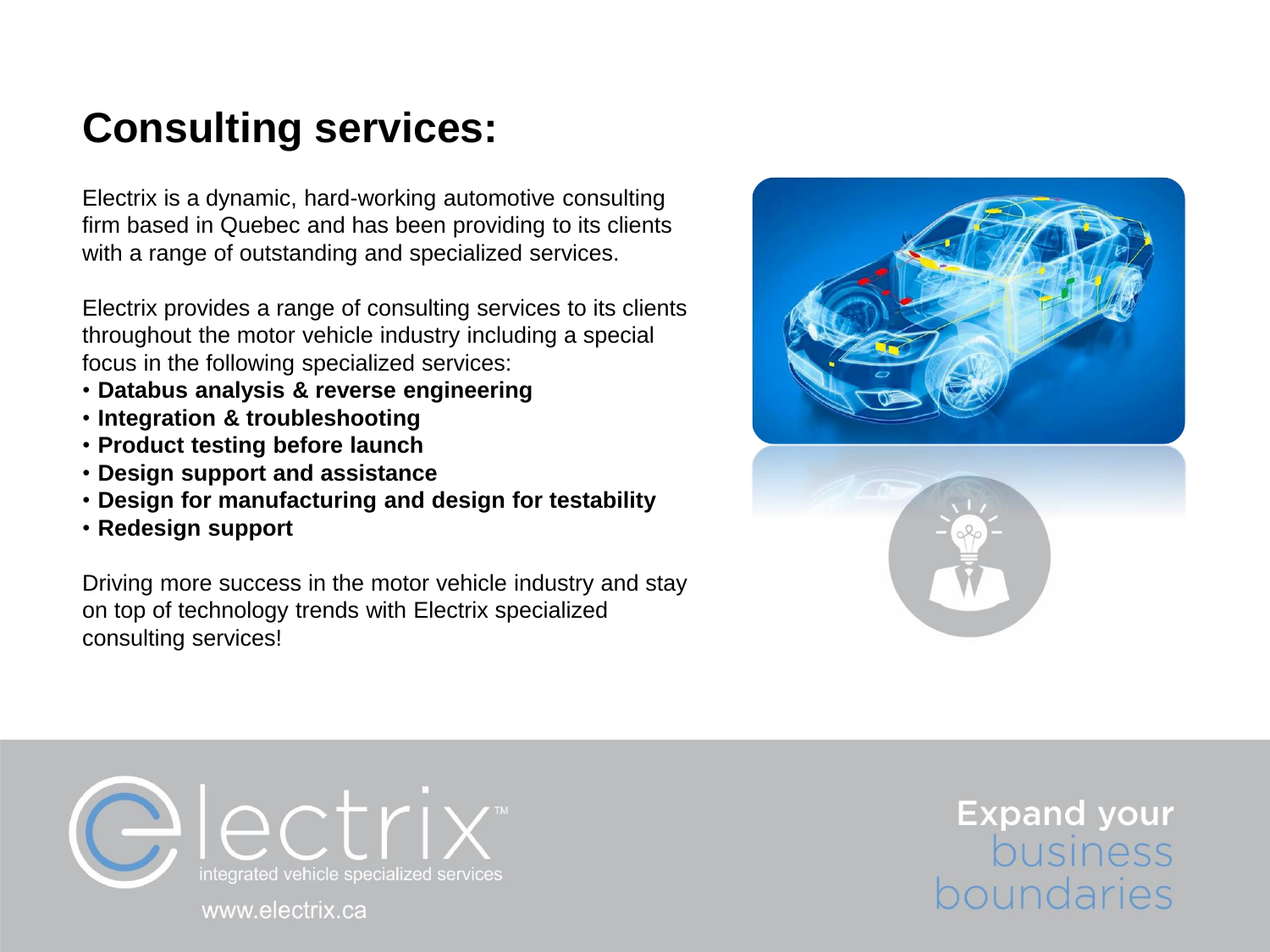## **Turn-key manufacturing:**

Electrix has been working in the field of motor vehicle electronics since its establishment and helped its clients to achieve their goals and raise the enterprise value through profitable growth and maximum efficiency covering the following specialized services:

- **Prototype assembly**
- **Complete system builds**
- **Tooling**

Our field of expertise includes car-electronics products manufacturing and we work with companies from the sectors of the following industries:

- **Automotive electronics manufacturers**
- **Commercial vehicle OEMs**
- **Vehicle fleets**
- **Automotive suppliers and high-tech companies**
- **Aftermarket specialists**



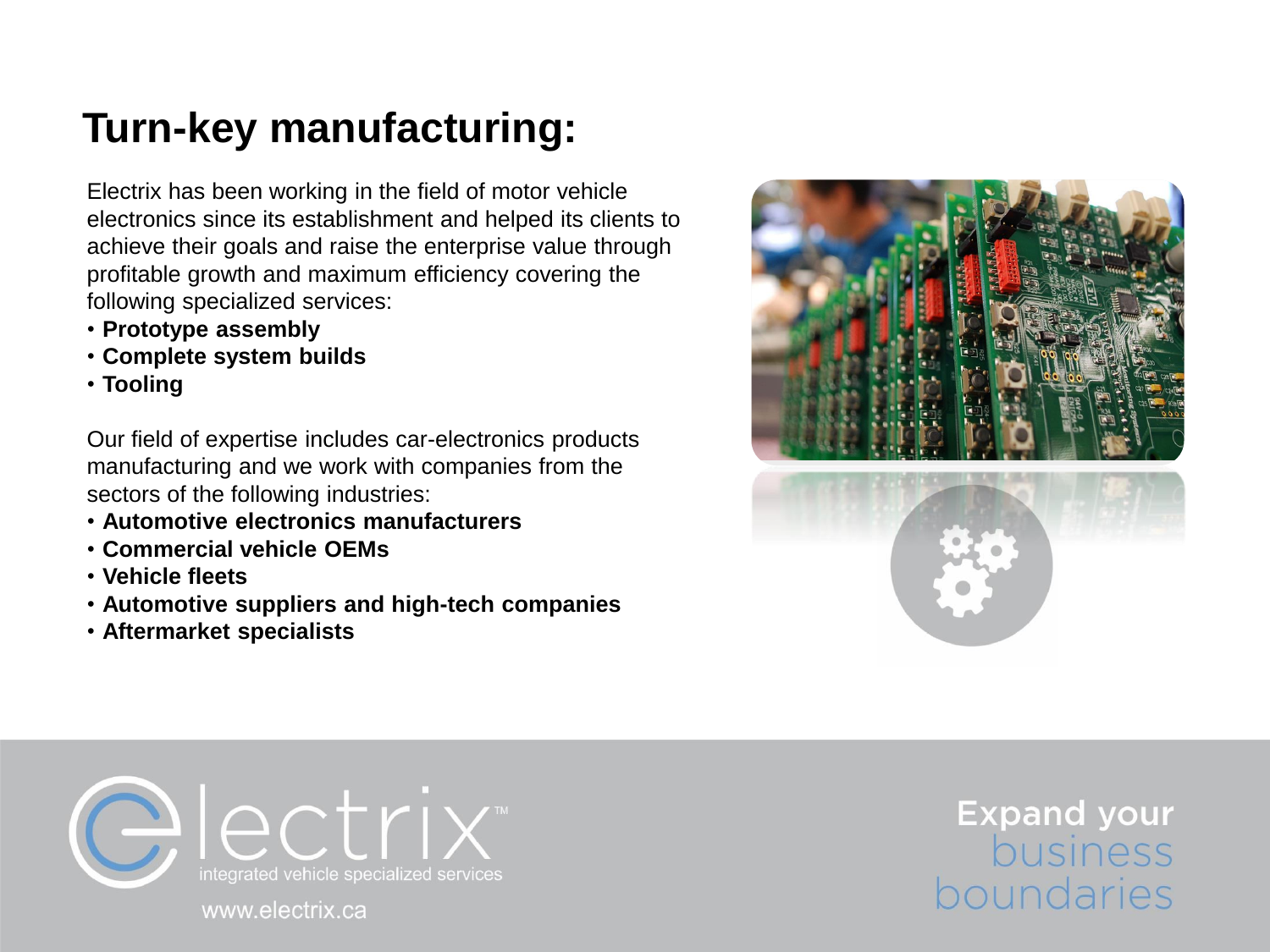#### **Specialized services**:

From go-to-market assistance to field testing and validation, Electrix offers professional and specialized services to companies to set their products apart.

The suite of specialized services available from Electrix helps accelerate the viability and success of your electronic products and to meet your standards and needs. With a team of innovative experts, Electrix is set to help your company to move into the fast lane and will back you up with the following specialized services:

- **Go-to-market assistance**
- **Embedded system programming**
- **Schematic drawing circuit tracing**
- **Field testing and validation**
- **Specialized custom mobile installations**

Let us delight you and call one of our Electrix consultants to learn more about our specialized services and solutions.





www.electrix.ca